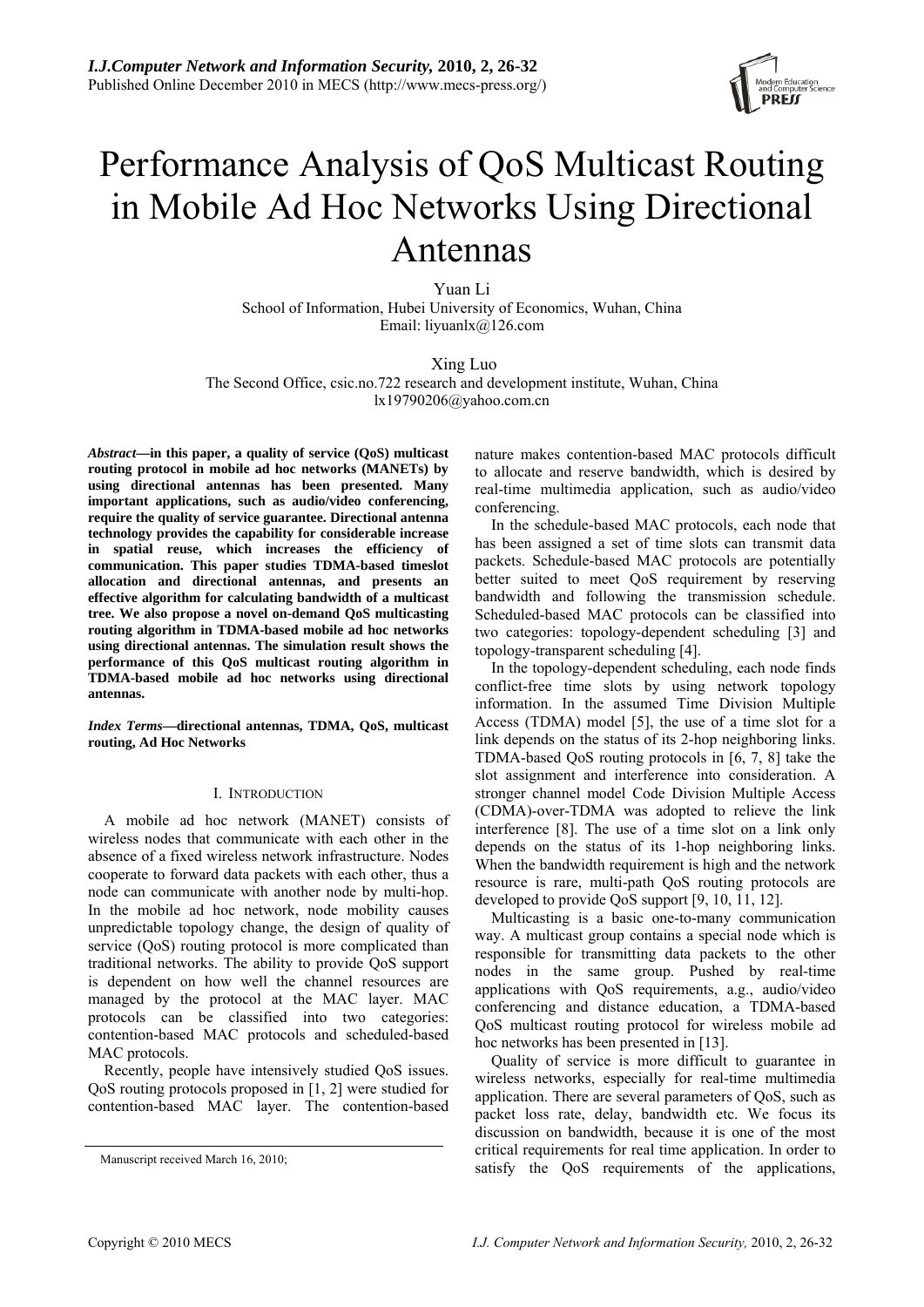multicast protocols are required to construct multicast trees with QoS guaranteed.

In wireless networks, nodes transmit data by using an omni-directional antenna that radiates its power equally in all directions. In the above protocols, all nodes transmit data packages by using the omni-directional antenna. Directional antennas allow a node transmit data packages in a particular direction. At the same time, a receiving node can focus its antenna in a particular direction [14].

Directional antenna technology provides the following advantages [14]: (1) a smaller amount of power can be used; (2) other nodes can use the surrounding area in the other directions to transmit, which increases the spatial reuse; (3) route has shorter hops and smaller end-to-end delay. A MultiBeam Adaptive Array (MBAA) system is used in [15] and is capable of forming multiple beams for simultaneous transmissions or receptions in different directions.

This paper presents an effective algorithm for calculating the bandwidth of a multicast tree. A QoS multicast routing algorithm in TDMA-based mobile ad hoc networks using directional antennas has been proposed. When a new flow with QoS bandwidth requirement is initiated, a QoS Request (QREQ) package is flooded for determining multiple bandwidth-satisfied routes. Destination nodes collect path information from source node and send it back to source node by QoS Response (QREP) package. The source node determines the construction of a QoS multicast tree according to the path information from the destination nodes.

The rest of this paper is organized as follows: Section Ⅱdescribes the related works. In Section Ⅲ, the multicast QoS routing protocol by using directional antennas is presented. The simulation results are provided in Section **IV**. Section V concludes this paper.

# II. RELATED WORKS

Unlike in wired networks, calculation of path bandwidth in infrastructure-less TDMA-based ad hoc networks is more difficult. The reason is that additional constraints have to be considered, such as the node mobility, limited channel bandwidth, radio interference.

The mode of operation is half duplex. This is because an antenna cannot send or receive at the same time. Radio interference problem in wireless networks must be addressed. In a frame consisting of fix number of time slots, each of which can be used by a node for sending or receiving data packets [8]. In order to address radio interference problem, a node can use a particular time slot only if the neighboring nodes which are one or two hops away do not use the same time slot [8].

For a given node, each slot is marked as either "free" or "reserved". Where "free" means the slot is not used by the node, and is available for allocation bandwidth during the route search. "Reserved" means that the slot has been reserved for a QoS path and is not available for allocation bandwidth during the route search.



Figure 1. A path and time slot allocation

$$
\widehat{\text{AD}_{2,3,5}}\xrightarrow{D} \widehat{\text{CD}_{2,4}}\xrightarrow{D} \widehat{\text{CD}_{3,5}}\xrightarrow{PE} \text{PB}(ABCDE)=1
$$

Figure 2. Slots schedule (Underline means allocated)

Consider a path and time slot allocation in Figure 1. In Fig.1 (a), suppose that there is a path from a source node *A* to a destination node *E*. Fig.1 (b) shows slot status for five nodes. The number with shadow means "reserved" slots, and other numbers without shadow mean "free" slots. Fig. 1(c) shows common free slots for links in path. *Link Bandwidth* (*LB*) is defined as the element number in set of slots that are marked as "free" in end nodes of a link. Such as *LB* (*AB*) = |Free\_Slots(*A*)  $\bigcap$  Free Slots(*B*) |  $= |\{2,3,5\} \cap \{2,3,4,5\}| = |\{2,3,5\}| = 3.$  The link bandwidth on link (*AB*) is three slots.

Finding path bandwidth in TDMA-based ad hoc network is explained below. In Figure.2, we allocate slots  $\{1, 2\}$  and  $\{3, 5\}$  to link  $(C, D)$  and link  $(D, E)$  because there are not common free slots on continuous links. Then allocate slot  $\{4\}$  to link  $(B, C)$  because node  $C$ cannot send and receive data packages in the same slot {2} simultaneously. At last, allocate slots  $\{3, 5\}$  to link  $(A, B)$ . *Path bandwidth* (*PB*) is defined as the minimum link bandwidth along the path. *PB*  $(ABCDE) =$ Min  $\{2, 1, 2, 2\}$ = 1. In other words, the bandwidth of path form the source node *A* to the destination node *E* is one slot.

There are a limited number of QoS multicasting protocols for wireless network environment. Y. S. Chen proposes a hexagonal-tree QoS multicasting protocol [16]. Ke et al. present a multi-constrained QoS-based multicast routing algorithm using the advantage of wireless network [17]. Zhao et al. have proposed a reliable multicast routing which is a multicast routing algorithm based on link quality based metric (link cost) [18]. Furthermore, Han and Guo have studied the problem of collision-free multicast in multi-channel wireless network, and presented two heuristic-based algorithms with the aim of reducing both the interface redundancy and the multicast latency [19].

Above these schemes allocate bandwidth by using omni-directional antennas. There are a limited number of bandwidth allocation schemes by using directional antennas technology. Jawhar and Wu research the resource scheduling in wireless networks using directional antennas [20]. It is assumed that a MBAA antenna is capable of broadcasting by adjusting the beam width.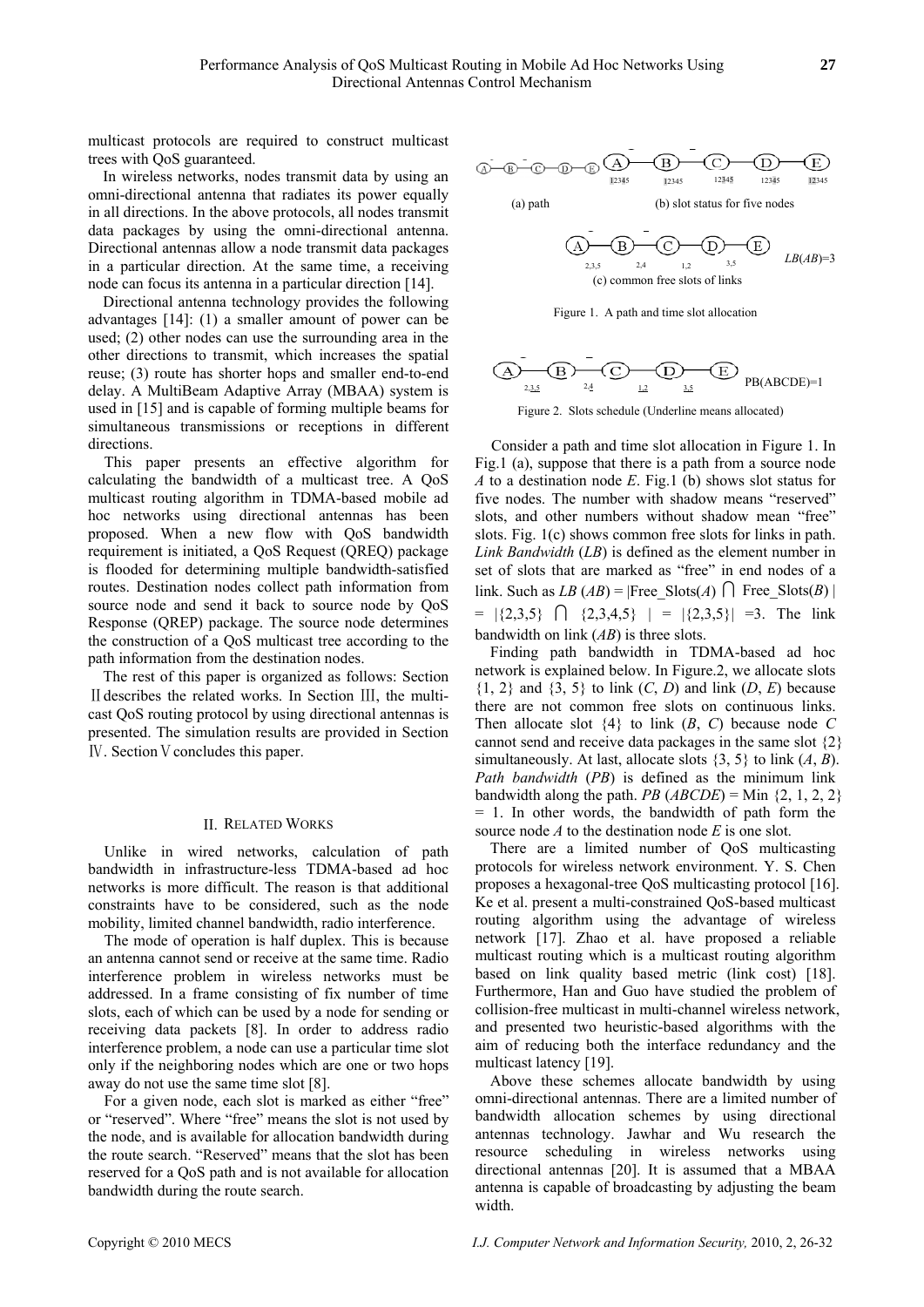

 (a) Transmission mode (b) Reception mode (c) Communication mode Figure 3. Transmission pattern of antenna

Figure.3 shows a node equipped with a MBAA antenna array with four beams. Fig. 3 (a) shows the transmission mode of a node. Fig.3 (b) shows the reception mode of a node and Fig.3 (c) shows the communication mode from transmitter *A* to receiver *B*.

Jawhar and Wu present the slot allocation rules for directional antennas [20]. Suppose two nodes *x* and *y* are 1-hop neighbors. If node *x* want to transmit data to node *y*, node *x* must orient its one transmitting beam in the direction of node *y* and *y* must orient its one receiving beam in the direction of node *x*. A data slot *t* is free and can be allocated to send data from node *x* to neighbor *y* if the following conditions are satisfied:

1) Transmitter *x* don't receive data in slot *t* by any antennas, and receiver *y* don't send data in slot *t* by any antennas.

2) Neighbors of transmitter *x* don't receive data in slot *t*, from *x* where neighbors is in the same angular direction as receiver *y*.

 3) Neighbors of receiver *y* don't send data in slot *t*, from *y* where neighbors are in the same direction as transmitter *x*.

#### III. DEFINITION AND SUPPOSSION

In this paper, we represent a static multi-hop wireless network with an undirected network graph G (*V*, *L*). Where *V* represents the set of nodes and *L* represents the set of links between the nodes. In wireless networks, we suppose that the interference range  $(R<sub>I</sub>)$  between two nodes is twice of the transmission range  $(R_T)$  of node. i.e.,  $R_I = 2 \times R_T$ .

Suppose there are a source node *S* and a set of destination nodes *R*. Our purpose is to find a set *T* in which connect the source node *S* with each destination node  $r_i$  ∈ *R* (1 ≤ *i* ≤ *m*), and paths found from *S* to  $r_i$  can satisfy the quality of service requirement of the application. Given a multicast tree  $t \in T$ ,  $l(v_i, v_j) \in t$  is a link in multicast tree  $t$  ( $v_i \in V$ ,  $v_j \in V$ ), we give the following definitions.

### *Definition 1:*

The bandwidth of a multicast tree is defined as the minimum path bandwidth in the tree.

bandwidth (T) = Min{path bandwidth<sub>i</sub>} 
$$
(1 \le i \le m)
$$
 (1)

# *Definition 2:*

The delay of a multicast tree is defined as the maximum path delay in the tree.

$$
delay (T) = Max \{ \sum_{l \in Paths} delay(l_i) \}
$$
 (2)

Definition 3:

The network cost of a multicast tree is defined as the total cost of all the paths in the tree.

$$
cost(T) = \sum_{i=1}^{m} cost(Path_i)
$$
 (3)

*Definition 4:* 

The cost of a multicast tree is the consumed network resource in all paths. The consumed network resource in a path is defined as the reserved path bandwidth times the hop number in the path.

# $cost(Path<sub>i</sub>)$  = path bandwidth<sub>i</sub><sup> $\times$ </sup> hop number (Path<sub>*i*</sub>) (4)

Based on the above definitions, the problem of satisfying the quality of service requirement can be formulated as follows. Given a graph G (*V*, *L*), our work is to find a tree *T* such that the following three conditions are satisfied. Where *B* is the minimum bandwidth requirement of the application, *D* is the maximum delay requirement of the application, and *C* is the maximum cost requirement of the application.

$$
bandwidth(T) \ge B \tag{5}
$$

$$
delay(T) \le D \tag{6}
$$

$$
cost(T) \le C \tag{7}
$$

*Definition 5:* 

The bandwidth of link *l* in a multicast tree is the sum of the path bandwidths of the current connections that use this link *l*.

$$
bandwidth(I) = \sum_{l \subset Path_i} bandwidth_i
$$
 (8)

### *Definition 6:*

If the path is interference-free scheduled, then any three consecutive links on a path are not assigned same time slots. For any slot *t*, any interference-free link scheduling must satisfy the following condition. Where  $l_1$ ,  $l_2$  and  $l_3$  are three consecutive links in a path. *T*  $(l_i, t)$ denotes whether the link  $l_i$  use slot  $t$  to transmit data packages.

$$
T(l_1, t) + T(l_2, t) + T(l_3, t) \leq I \tag{9}
$$

# IV. QOS MULTICAST ROUTING PROTOCOL

#### *A. Data Structures*

 In wireless networks, let each node *x* maintains three tables: send table (*ST*), receive table (*RT*) and hop-count matrix (*H*).

The send table of node *x* (ie.,  $ST_x[i, j]$ ) contains slot status for the 1-hop or 2-hop neighbor *i* of node *x* for sending data. If slot *j* of node *i* has been reserved for sending data, then  $ST_x$  [*i*, *j*] = 1; If slot *j* has been

I.J. Computer Network and Information Security, 2010, 2, 26-32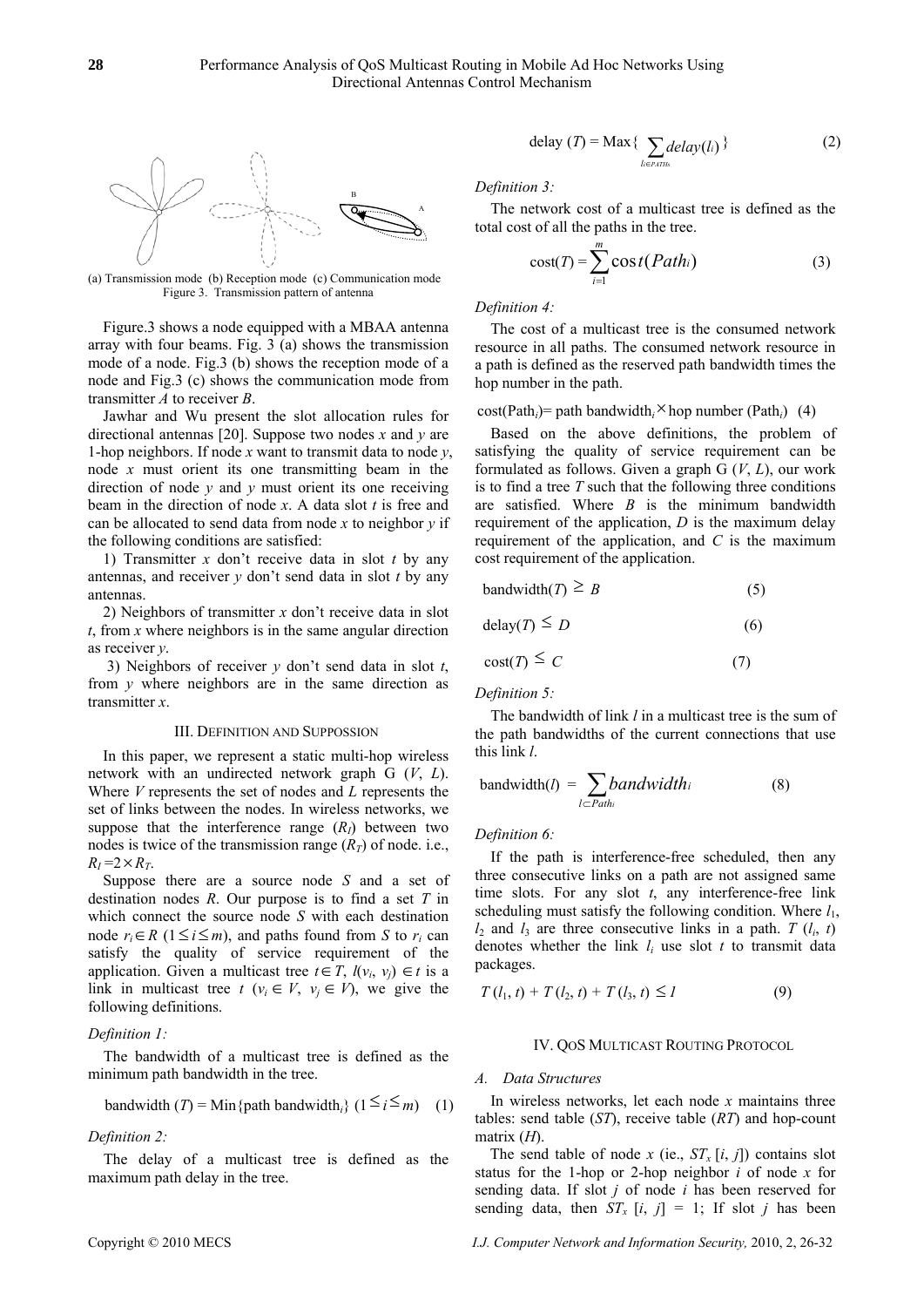allocated for sending data,  $ST_x[i, j] = 0$ ; Otherwise, slot *j* of node *i* is free and  $ST_x[i, j] = -1$ .

The receive table of node *x* (ie.,  $RT_x[i, j]$ ) contains slot status for the 1-hop or 2-hop neighbor *i* of node *x* for receiving data. If slot *j* of node *i* has been reserved for receiving data, then  $RT_r$   $[i, j] = 1$ ; If slot *j* has been allocated for receiving data,  $RT_x[i, j] = 0$ ; Otherwise, slot *j* of node *i* is free and  $RT_x[i, j] = -1$ .

The hop-count matrix  $H_x[i, j]$  contains neighborhood information about the 1-hop and 2-hop neighbor *i* of node *x*. If node *i* has node *j* as a neighbor, then  $H_x[i, j] = 1$ ; Otherwise,  $H_x[i, j] = 0$ .

The above three tables also contain angular groups field. The entry  $A[a]$ <sup>*i*</sup> denotes the set of angular groups to which the *a*th sending/receiving antenna is pointed.  $A[a]$ <sup>*i*</sup> =null indicates that the *a*th antenna for node *i* is not used during slot *j*.

# *B. QoS multicast routing by directional antennas*

Our QoS multicast routing protocol by directional antennas requires finding routes satisfing QoS requirement from a source node to a group of destination nodes. Suppose that each node is equipped with a MBAA antenna array with four beams.

When a source node *S* wants to send data to a group of destination nodes with a bandwidth requirement of *b* slots and maximal delay bound *D*, it broadcasts a QREQ (*S*, *Destination\_Set*, *id*, *b*, *D*, *x*, *PATH*, *NH*, *TTL*) package to all 1-hop neighbors. The QREQ package contains the following fields.

- (1) *S* is a source node;
- (2) *Destination\_Set* is a set of destination nodes;
- (3) *id* is identity of request;
- (4) *b* is the bandwidth requirement;
- (5) *D* is the maximal delay requirement;
- (6) *x* is a node currently relaying the QREQ.
- (7) *PATH* is path together with the available slots that has been discovered.
- (8) *NH* is a list of next-hop nodes of node *x*, together with the format  $((h'_1, l'_1), (h'_2, l'_2), (h'_n, l'_n)).$ Where  $h'$ <sup>*i*</sup> has potential to serve as the next hop of node *x*, along with a list of slot  $l_i$ . Node *x* may transmit data to neighbor  $h'$ <sup>*i*</sup> by using slots in  $l'$ <sup>*i*</sup>.
- (9) *TTL* is the delay bound which is equal to *D*.

Figure.4 shows the process of dealing with QREQ package. When an intermediate node *y* receives a QREQ package from 1-hop neighbor node *x*, it will decide whether QREQ has been received according to *S* and *id*. If yes, it will drop this QREQ package to avoid loop path. If node *y* has been in *PATH*, it will drop the RREQ. If node *y* is not a node in *NH*, it drops the RREQ. If value of *TTL* is 0, it drops the RREQ package. Otherwise, it will reduce *TTL* by 1, adds itself into *PATH*, and adds its free time slots into *PATH*.

Node *y* creates temporary send table  $(ST_{temp})$  and temporary receive table  $(RT_{temp})$ . Then copy all entries in  $ST_y$  into  $ST_{temp}$ , and copy all entries in  $RT_y$  into  $RT_{temp}$ . Assign  $ST_{temp}[h_j, t] = ST_{temp}[h_{j+1}, t] = 0$  for each slot *t* in the list  $l_i$  ( $i=m$ ,  $m+1$ ). In order to avoid hidden terminal problem, the same slot can't be allocated to three

consecutive links (i.e.,  $l_m$ ,  $l_{m+1}$ ,  $l'_{temp}$ ). Let NH<sub>temp</sub>=null at first.



Figure 4. The process of dealing with QREQ package

For every 1-hop neighbor node *z* of node *y*, do  $L =$ select\_slot  $(y, z, b, ST_{temp}, RT_{temp})$ . The procedure select\_slot  $(y, z, b, ST_{temp}, RT_{temp})$  denotes find *b* free slots from link  $(y, z)$  according to the  $ST_{temp}$  and  $RT_{temp}$ . If *L* is not null, then  $NH_{temp} = NH_{temp}$  $(z, L)$ .

If *L* is null, then discards this QREQ. The reason is that node *y* cannot find one neighbor to extend next hop such that link bandwidth can satisfy the bandwidth requirement *b* of the application. It mainly relies on slot allocation rules for directional antennas to do the selection.

If the following three conditions hold, slot *t* is an available slot that can be allocated to the link (*y*, *z*). Where  $A_y^w \wedge A_y^z \neq \Phi$  denotes that 1-hop neighbor *w* of node *y* is in the same direction as *z* from node *y*.

Condition 1: 
$$
(RT_{temp}[y, t] = -1) \wedge (ST_{temp}[z, t] = -1)
$$

This condition shows that node *y* does not receive data in slot *t* by any antennas, and 1-hop neighbor *z* does not send data in slot *t* by any antennas.

Condition2: 
$$
(H_y[y, w]=1)
$$
  $(RT_{temp}[w, t]=-1)$   $\wedge (A_y^w \wedge A_y^z) \neq \Phi$ 

This condition implies that 1-hop neighbor node *w* of node *y* does not receive data in slot *t*, from node *y* where 1-hop neighbor node *w* is in the same angular direction as node *z*.

Condition 3: 
$$
(H_y[z, w]=1) \wedge (ST_{temp}[w, t]=-1) \wedge (A_z^w \wedge A_z^y \neq \Phi)
$$

This condition expresses that 1-hop neighbor node *w* of node *z* does not send data in slot *t*, from node *z* where 1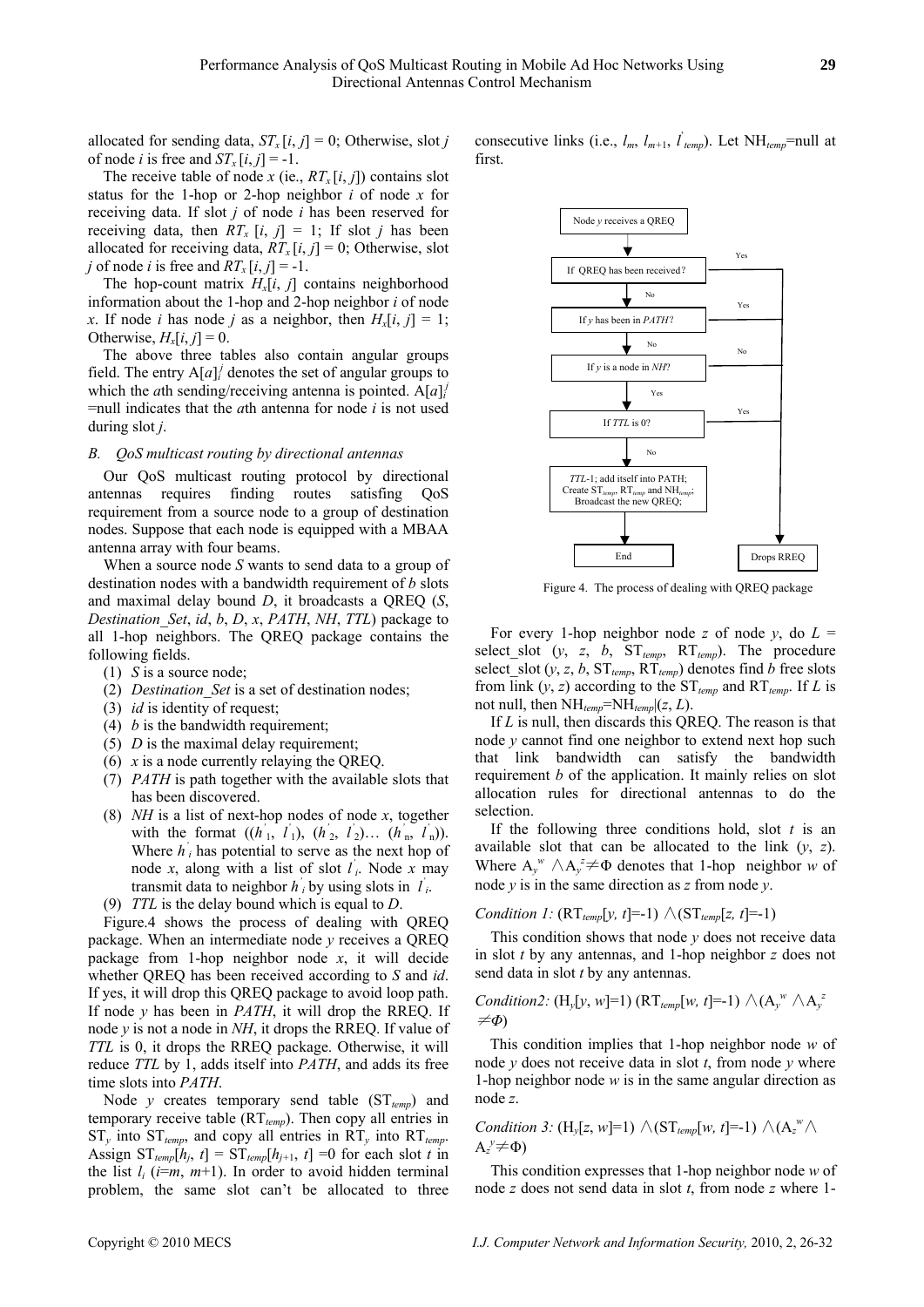hop neighbor node *w* is in the same angular direction as node *y*.

When finishing the above steps, a new QREQ package will be rebroadcasted and the status of selected slots will be changed from free to allocated if the NH*temp* is not null. When the QREQ package is forwarded from the source node *S*, it can be regarded as a special case of intermediate nodes. The above steps are performed by replacing *y* with *S*, and *PATH* and *NH* are null at first.

When a destination node  $D_i$  ( $D_i \in$  *Destination Set*) receives the first QREQ, a path  $p_1$  has been formed. The path bandwidth is the minimum number of available slots of links in *PATH*. In other words, the path bandwidth is the number of slots in  $l_{narrow}$  (i.e.,  $b_i = | l_{narrow} |$ ).  $l_{narrow}$  is the bandwidth of the narrowest link. The destination node *Di* sends a QREP(*S*, *Di*, *id*, *bi*, *PATH*) package along the reverse *PATH*. Every intermediate nodes along *PATH* will reserve *b*<sub>*i*</sub> slots.

When the source node *S* receives all QREP packages from the destination nodes in *Destination\_Set*, it computes the available bandwidth and the delay of a multicast tree.

If the following two conditions are satisfied, the source node *S* will find a QoS multicast tree. Where delay (*li*) expresses the hop-count of the *i*th route, and *D* expresses the maximal delay and *b* is the bandwidth requirement of the application.

$$
\text{Min } \{b_i\} \ge b \tag{10}
$$

$$
\text{Max} \{ \sum_{l \in \text{PATHs}} \text{delay}(l_i) \} \le D \tag{11}
$$

## V. SIMULATION

In this section, a simulation study is performed by using ns 2 to evaluate the performance of our protocol. Suppose 50 nodes randomly placed in  $1500m \times 300m$ area. Every connection requests is generated with a randomly chosen source-destinations set pair. The number of date slots in a frame is 32. The data rate of a slot is 512Kbps. The maximal speed of node is 1m/s. The number of source node is 1. Suppose that the transmission range of wireless nodes is 250 meters and the interference range between wireless nodes is 500 meters.

Fig 5 shows the packet delivery ratio under different network environment for our QoS multicast routing protocol with directional antennas and other routing protocols. Our proposed QoS multicast routing protocol with directional antennas is labeled as QMRPDA. MAODV protocol and AODV protocol are compared with our protocol. Assume that the number of directional antennas is four.

In Fig 5, it can be seen that when the number of destination nodes increases, QMRPDA and MAODV will have higher packet delivery ratio. Except that the number of destination nodes is 10, the packet delivery ratio of two multicast protocol is above 97% and 94%. As the number





(b) Packet delivery ratio of QMRPDA and MAODV

Figure 5. Packet delivery ratio under different network environment

Fig. 6 shows the call success rate under different network environment for our QoS multicast routing protocol with directional antennas and MAODV. When the number of destination nodes is very small or bandwidth requirement is very low, MAODV will almost have the same call success rate with our QoS multicast routing protocol. However, as the number of destination nodes or bandwidth requirement increases, the call success rate of the QMRPDA will gradually out perform the MAODV.

In Fig. 6(a), when the bandwidth requirement increases, the call success rate of QMRPDA will range from 97% to 78%. MAODV will be blocked. In Fig. 6(b), when the number of destination nodes increases, interference between links will increase. QMRPDA alleviates the interference between links by using directional antennas.

Fig.7 shows the network cost under different network environment for our QoS multicast routing protocol with directional antennas and MAODV. When the number of destination nodes is very small or bandwidth requirement is very low, MAODV will almost have the same network cost with our QoS multicast routing protocol with four antennas. In Fig. 7(a), when the bandwidth requirement increases, the network cost of MAODV is higher than the cost of QMRPDA.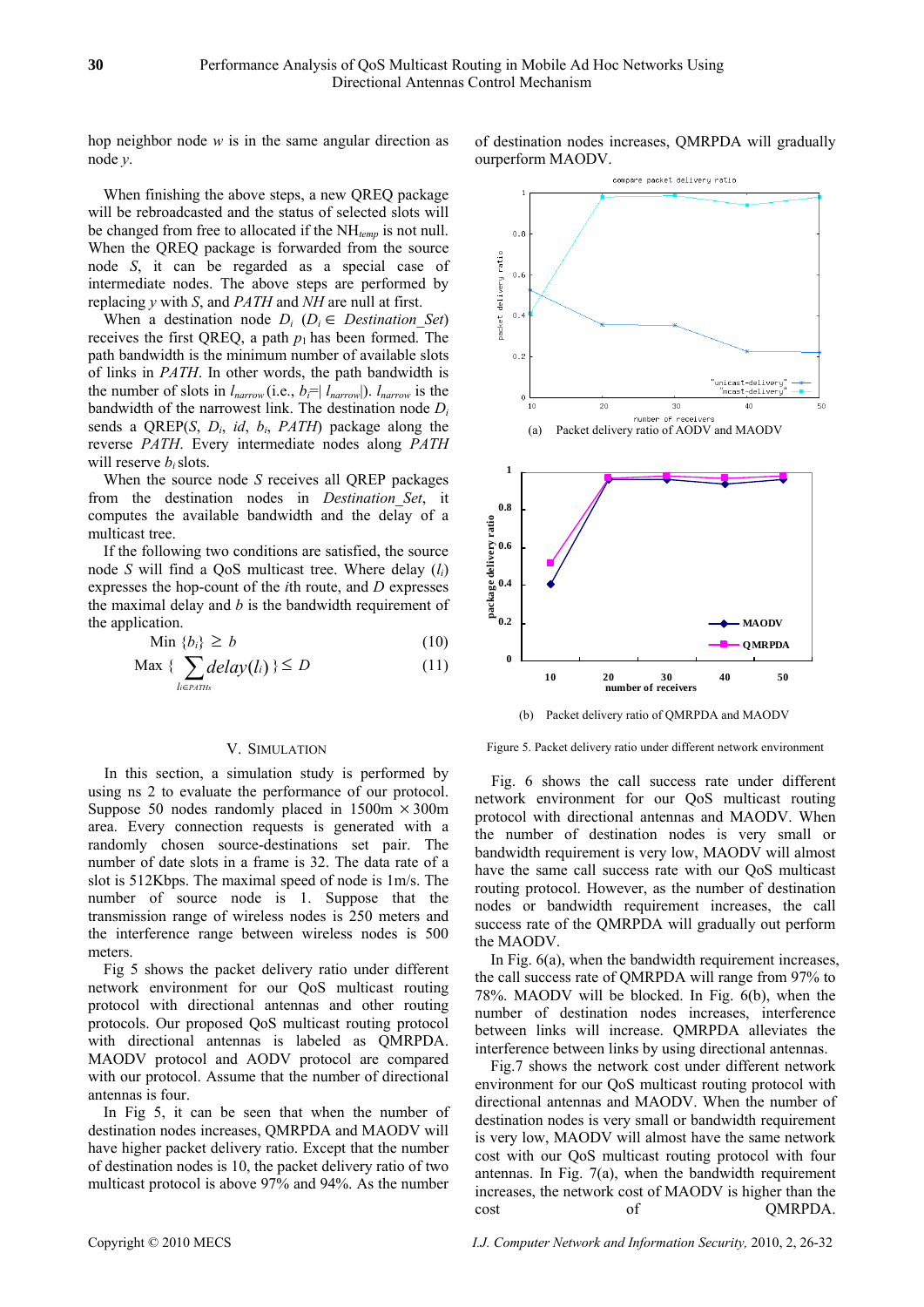

(a) The call success rate under different bandwidth requirements



 (b) The call success rate under different number of destinations Figure 6. The call success rate under different network environments





(a) The network cost under different bandwidth requirements

(b) The network cost under different number of destinations Figure 7. Network cost under different network enviroment

In Fig. 7(b), when the number of destination nodes increases, interference between links will increase. The available bandwidth on links will decrease. Though MAODV protocol selects a multicast tree with small network cost, but these paths may not meet the bandwidth requirement, thus MAODV has the higher network cost than QMRPDA protocol.

#### VI. CONCLUSION

In this paper, we propose a novel QoS multicast routing protocol in TDMA-based mobile ad hoc networks using directional antennas. The source node tries to discover a multicast tree that is capable of providing the desired QoS requirement. The slot allocation and reservation procedure use the local topology information. The protocol takes advantage of the significant increase in spatial reuse provided by the directional antenna environment. The simulation results clearly show that compared with MAODV, our approach can obtain better performance in terms of the packet delivery ratio, call success rate and network cost.

### ACKNOWLEDGMENT

This work has been supported by The Young and Middle-aged Elitists' Scientific and Technological Innovation Team Project of the Institutions of Higher Education in Hubei Province (No. 200902), Key Scientific Research Project of Hubei Education Department (No. B20091904).

#### **REFERENCES**

- [1] L. Chen and W. B. Heinzelman, "QoS-aware Routing Based on Bandwidth Estimation for Mobile Ad Hoc Networks," *IEEE J. Selected Areas in Comm.*, vol. 23, pp. 561-572, 2005.
- [2] Z. Jia, R. Gupta, J. Walrand, and P. Varaiya, "Bandwidth Guaranteed Routing for Ad-Hoc Networks with Interference Consideration," *Proc. IEEE Symp. Computer and Comm (ISCC'05)*, pp3-9, 2005.
- [3] A. Ephremides and T. V. Truong, "Scheduing Broadcast in multihop radio networks," *IEEE Trans on Commun,* 38(4):456-460, Apri, 1990.
- [4] Y. S. Su, S. L. Su, and J. S. Li, "Joint Topology-Transparent Scheduling and QoS Routing in Mobile Ad Hoc Network7s," *IEEE Intel. Conf. On Networding*, *Architecture, and Storage*, pp. 70-77, 2008.
- [5] C. Zhu and M. S. Corson, "QoS Routing for Mobile Ad Hoc Networks," *Proc. INFOCOM'02*, pp. 958-967, 2002.
- [6] W. H. Liao, Y. C. Tswng, and K. P. Shih, "A TDMAbased Bandwidth Re-servation Protocol for QoS Routing